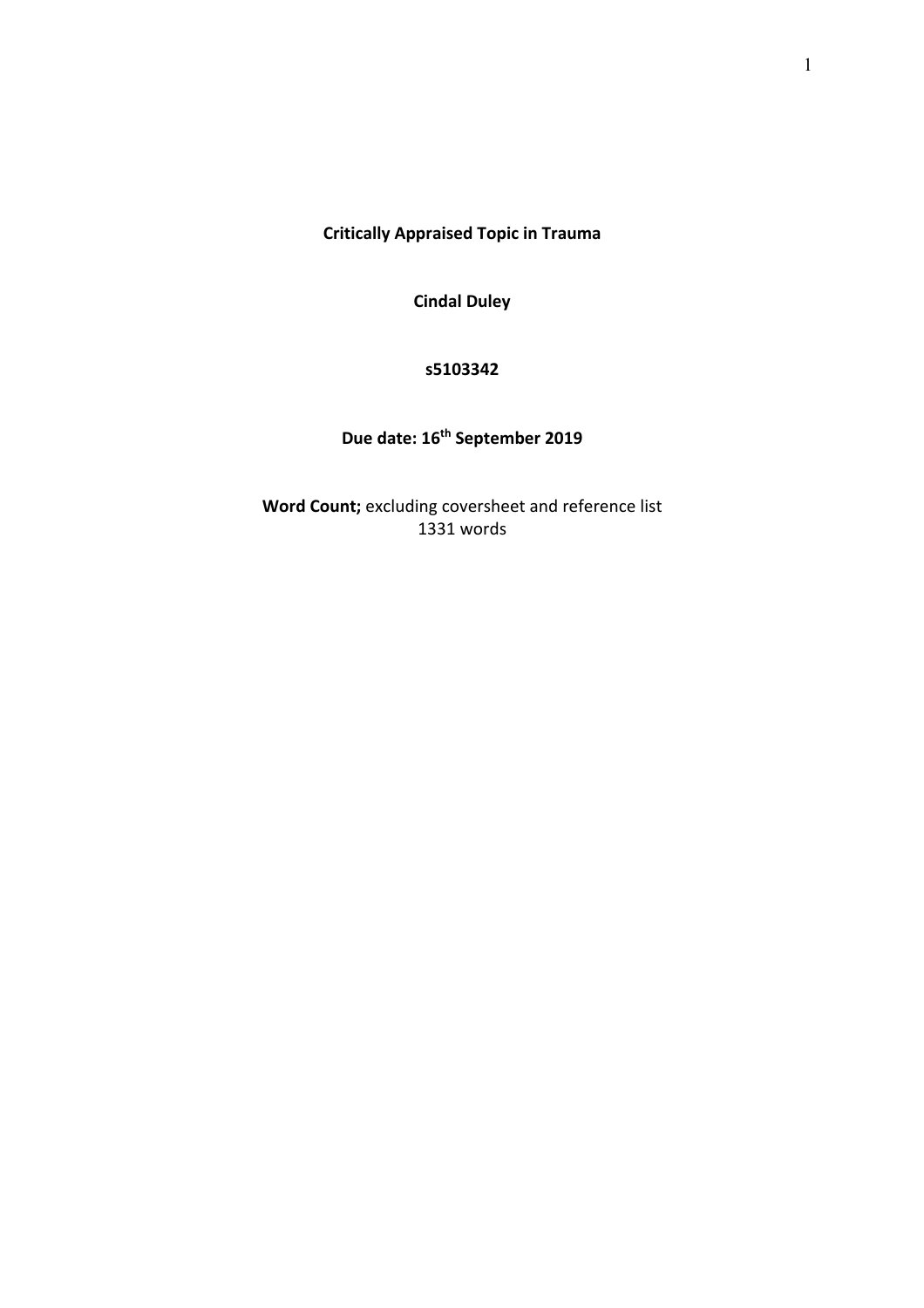# **Paramedic mini-CAT (Critically Appraised Topic)**

**Title:** Does initial GCS in major trauma (multisystem) predict outcome?

**Report by:** Cindal Duley

**Clinical scenario:** you are called code one to an unconscious 27-year-old male patient with significant trauma to the head, chest and legs following a high-speed motor vehicle accident. Patient was ejected from the vehicle. Upon your arrival the patient is GCS 5 (E1,V1,M3), has a respiratory rate of 6 and a weak radial pulse. Does the patients GCS of 5 predict his long-term outcome?

**PICO (Population – Intervention – Comparison – Outcome) question:** In patients who have received major multisystem trauma, is the patients initial Glasgow Coma Scale (GCS) score an accurate prediction of the patient's final outcome?

**Search Strategy:** (GCS OR initial GCS OR Glasgow coma scale OR GCS accuracy) AND (major trauma OR multi-system trauma) AND (predict outcome OR patient outcome OR predictor of mortality OR accuracy). Medline Ovid and PubMed.

### **Search outcome:**

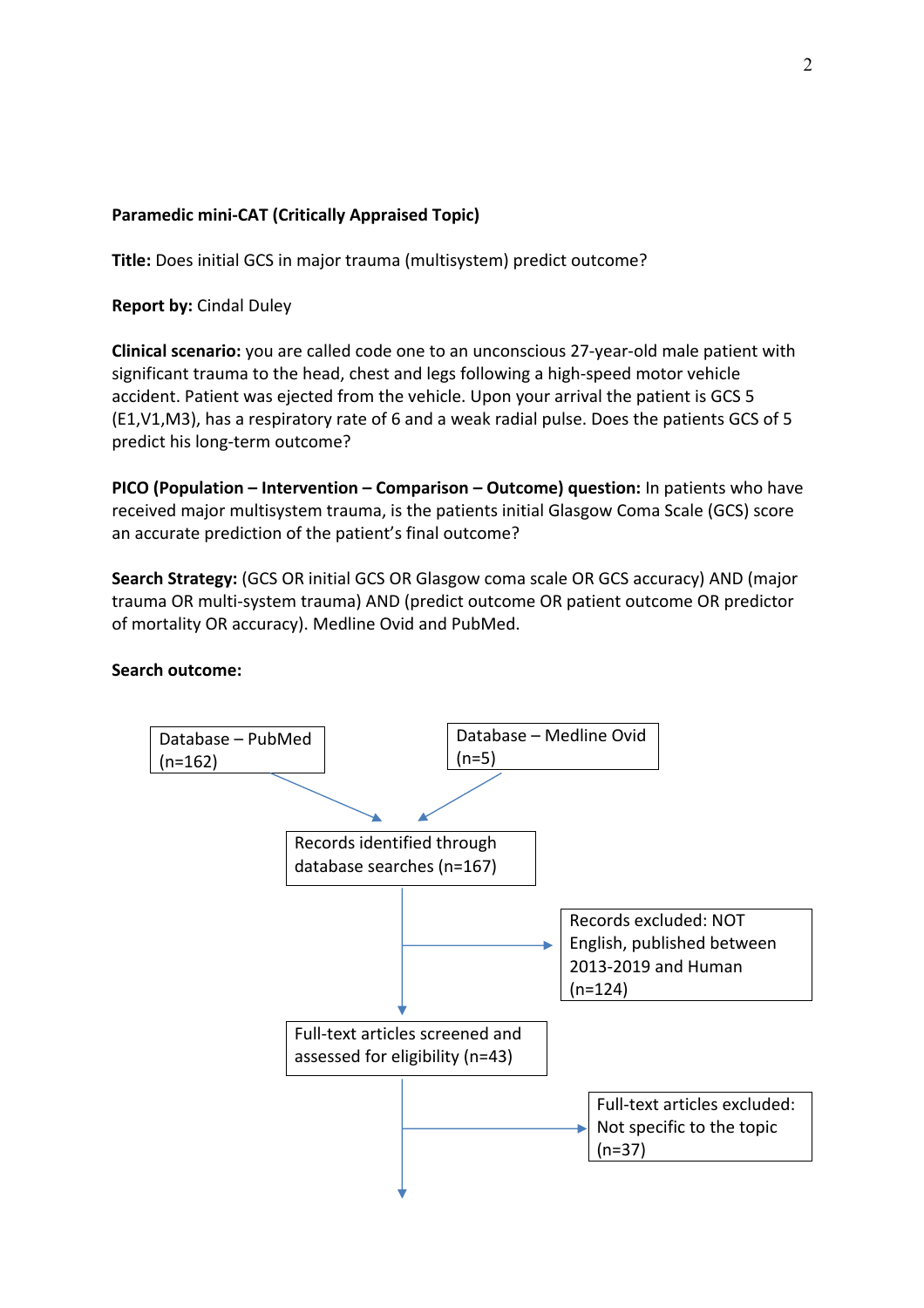| Relevant papers included in CAT |
|---------------------------------|
| $(n=6)$                         |

| <b>AUTHOR,</b>                      | <b>STUDY</b>                          | <b>STUDY SIZE &amp;</b>                                                                                                            | <b>OUTCOME</b>                                                                                                                                                                                                                                                                                                            | <b>RESULTS</b>                                                                                                                                                                                                                                                                                                                                                                                                                                         | <b>STRENGTHS</b>                                                                                                                                                                                                                                                                                                                                                                                                                                                                                                              |
|-------------------------------------|---------------------------------------|------------------------------------------------------------------------------------------------------------------------------------|---------------------------------------------------------------------------------------------------------------------------------------------------------------------------------------------------------------------------------------------------------------------------------------------------------------------------|--------------------------------------------------------------------------------------------------------------------------------------------------------------------------------------------------------------------------------------------------------------------------------------------------------------------------------------------------------------------------------------------------------------------------------------------------------|-------------------------------------------------------------------------------------------------------------------------------------------------------------------------------------------------------------------------------------------------------------------------------------------------------------------------------------------------------------------------------------------------------------------------------------------------------------------------------------------------------------------------------|
| <b>DATE</b>                         | <b>DESIGN</b>                         | <b>CHARACTERISTICS</b>                                                                                                             |                                                                                                                                                                                                                                                                                                                           |                                                                                                                                                                                                                                                                                                                                                                                                                                                        | <b>AND</b>                                                                                                                                                                                                                                                                                                                                                                                                                                                                                                                    |
|                                     |                                       |                                                                                                                                    |                                                                                                                                                                                                                                                                                                                           |                                                                                                                                                                                                                                                                                                                                                                                                                                                        | <b>LIMITATIONS</b>                                                                                                                                                                                                                                                                                                                                                                                                                                                                                                            |
| Thompson et<br>al, 2017<br>Cicero & | Exploratory<br>study<br>Retrospective | 1033 patients that<br>met major trauma<br>classification<br>within one<br>Regional Trauma<br>Network in the UK<br>Data from 104035 | Casualty<br>characteristics<br>(physiological<br>factors such<br>as age, GCS,<br>respiratory<br>rate and<br>systolic BP)<br>and Response<br>characteristics<br>(skill matrix of<br>attending<br>crews and<br>time on<br>scene)<br>analysed to<br>predict<br>"status at<br>discharge"<br>(alive or<br>deceased)<br>Primary | <b>Study findings</b><br>suggest that<br>physiological<br>characteristics<br>are a greater<br>predictor of<br>patient<br>outcome then<br>response<br>characteristics.<br>GCS score<br>alone was<br>found to have<br>a 45.8%<br>prediction of<br>outcome.<br>When GCS was<br>grouped with<br>other<br>physiological<br>factors it was<br>reported to<br>have a<br>predictive<br>outcome of<br>99.3% for alive<br>and 67.6% for<br>deceased<br>The study | (-) The study<br>only briefly<br>looked at GCS<br>solely being a<br>predictive<br>factor for<br>patient<br>outcome<br>(-) The study<br>was based on<br>data from a<br>Regional<br>Trauma<br>Network and<br>included a<br>significant<br>amount of<br>physician lead<br>teams that<br>have a greater<br>skill set to<br>perform<br>greater<br>interventions<br>and broader<br>knowledge<br>base<br>(+) Decent<br>study size<br>(-) Did not<br>include patient<br>outcome other<br>than alive or<br>deceased<br>(+) Largest and |
| Cross, 2013                         |                                       | paediatric                                                                                                                         | outcome was                                                                                                                                                                                                                                                                                                               | concluded that                                                                                                                                                                                                                                                                                                                                                                                                                                         | most                                                                                                                                                                                                                                                                                                                                                                                                                                                                                                                          |
|                                     |                                       | patients aged 0-                                                                                                                   | the accuracy                                                                                                                                                                                                                                                                                                              | initial GCS is                                                                                                                                                                                                                                                                                                                                                                                                                                         | comprehensive                                                                                                                                                                                                                                                                                                                                                                                                                                                                                                                 |
|                                     |                                       | 18 years over a 3-                                                                                                                 | of GCS                                                                                                                                                                                                                                                                                                                    | predictive of                                                                                                                                                                                                                                                                                                                                                                                                                                          | study of its                                                                                                                                                                                                                                                                                                                                                                                                                                                                                                                  |
|                                     |                                       |                                                                                                                                    | predicting                                                                                                                                                                                                                                                                                                                | injury and                                                                                                                                                                                                                                                                                                                                                                                                                                             | kind                                                                                                                                                                                                                                                                                                                                                                                                                                                                                                                          |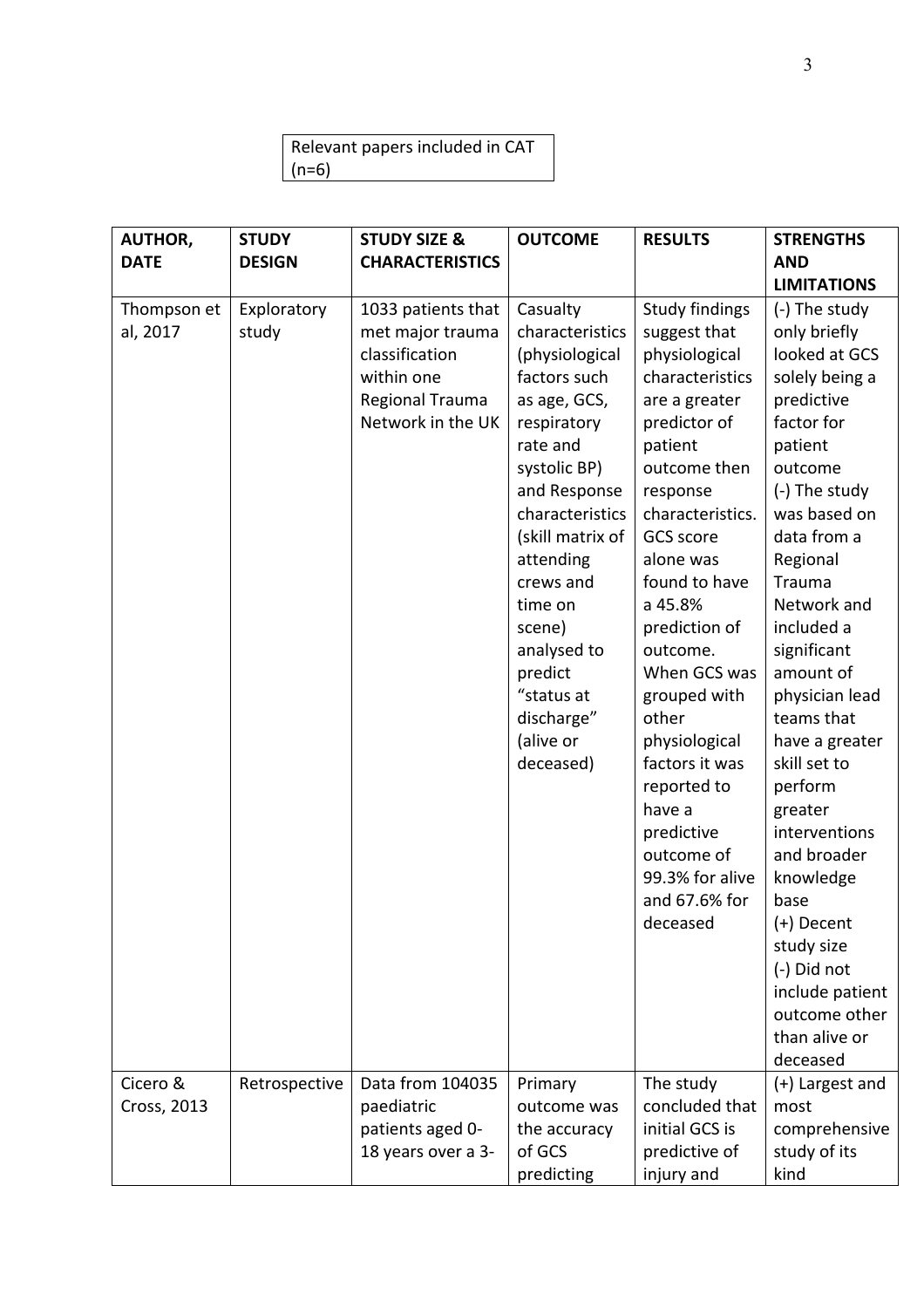|                |               | year period within | patient            | mortality          | (-) Data        |
|----------------|---------------|--------------------|--------------------|--------------------|-----------------|
|                |               | the United States  | mortality.         | outcome and        | reliance due to |
|                |               |                    | Other              | has significant    | possible        |
|                |               |                    | outcomes           | accuracy. For      | reporting       |
|                |               |                    | such as death      | patients with      | errors or       |
|                |               |                    | on arrival at      | initial GCS of 8   | reporting bias  |
|                |               |                    | ED, ED length      | and above, the     | (+) Evaluated a |
|                |               |                    | of stay, major     | survival rate      | range of        |
|                |               |                    | injury and         | was 95% or         | outcomes such   |
|                |               |                    | hospital           | more.              | as death,       |
|                |               |                    | length of stay     |                    | hospital stay   |
|                |               |                    | were also          |                    | length, ED stay |
|                |               |                    | analysed           |                    | and major       |
|                |               |                    |                    |                    | injury          |
|                |               |                    |                    |                    | (+) Included    |
|                |               |                    |                    |                    | data on a       |
|                |               |                    |                    |                    | national level  |
| Bledsoe et al, | Prospective   | 217 emergency      | The study          | The overall        | $(-)$ The       |
| 2015           | observational | care providers     | aimed to           | accuracy of        | observations    |
|                |               | including; nurses, | determine the      | <b>GCS</b> scoring | were made       |
|                |               | paramedics,        | overall            | within this        | during training |
|                |               | CCP's, EMT's and   | accuracy of        | study was          | sessions via    |
|                |               | attending and      | <b>GCS</b> scoring | 33.1%. The         | video vignettes |
|                |               | resident           | by various         | verbal             | (-) The scoring |
|                |               | physicians made    | emergency          | component          | from            |
|                |               | 2084 GCS           | care providers     | has the            | participants    |
|                |               | observations       |                    | highest            | was compared    |
|                |               |                    |                    | accuracy with      | to the expert   |
|                |               |                    |                    | 69.2%. The         | scoring of only |
|                |               |                    |                    | eye-opening        | two board       |
|                |               |                    |                    | component          | certified       |
|                |               |                    |                    | scored 61.2%       | neurologists    |
|                |               |                    |                    | accuracy and       | $(+)$ The study |
|                |               |                    |                    | the motor          | outlined the    |
|                |               |                    |                    | component          | need for        |
|                |               |                    |                    | scored the         | further studies |
|                |               |                    |                    | least accuracy     | to be           |
|                |               |                    |                    | with 59.8%.        | conducted in    |
|                |               |                    |                    | <b>GCS scores</b>  | the real-world  |
|                |               |                    |                    | that do not        | setting         |
|                |               |                    |                    | exist were         |                 |
|                |               |                    |                    | recorded in        |                 |
|                |               |                    |                    | 9.2% of cases.     |                 |
|                |               |                    |                    | The study          |                 |
|                |               |                    |                    | concluded that     |                 |
|                |               |                    |                    | the initial GCS    |                 |
|                |               |                    |                    | is not an          |                 |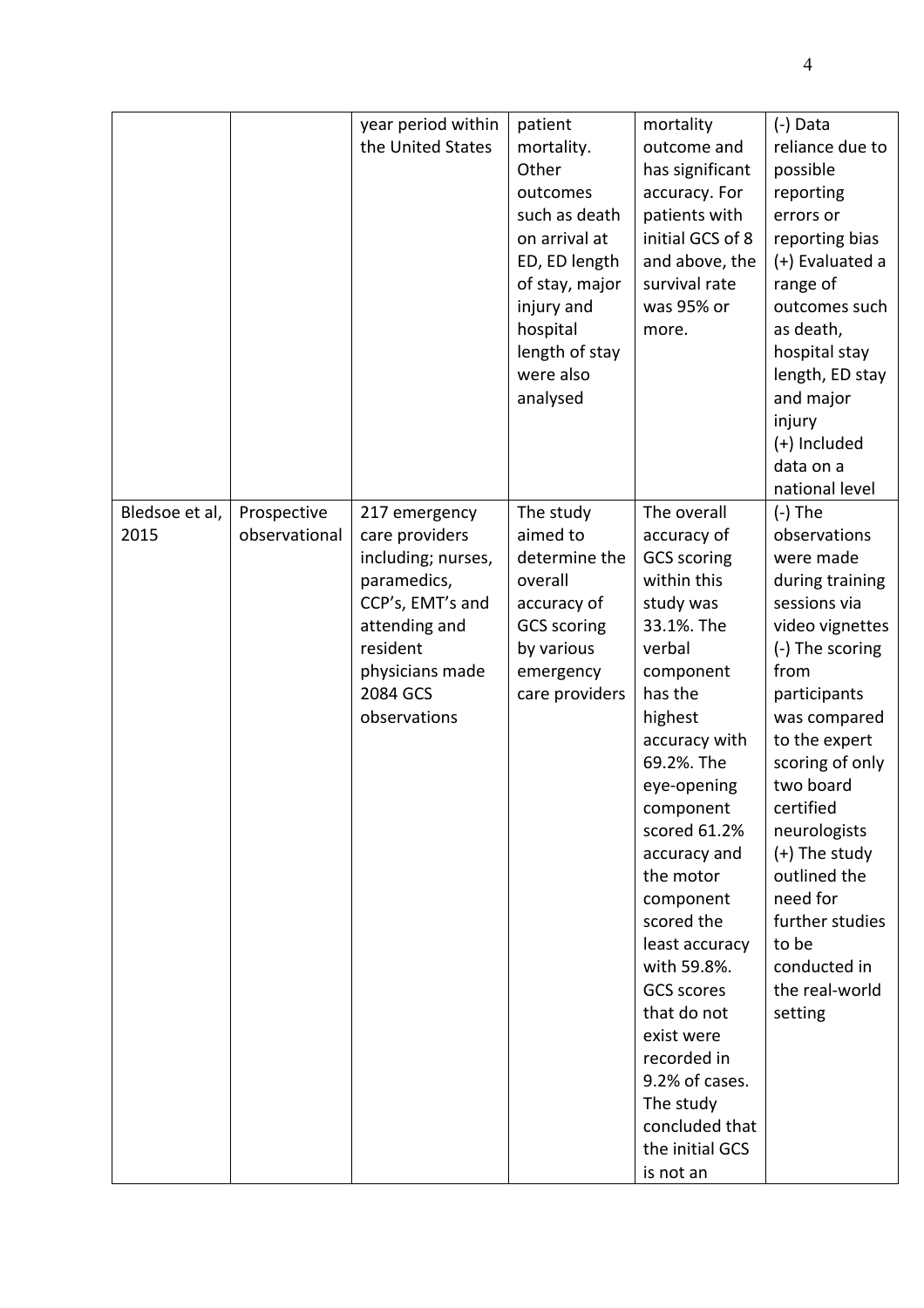| Reith et al,<br>2017  | Retrospective<br>observational | 54069 patient's<br>data was analysed<br>using three<br>different data<br>bases;<br>Corticosteroid<br>Randomized After<br>Significant Head<br>Injury (CRASH),<br>Victorian State<br>Trauma Registry<br>(VSTR) and<br>Trauma Audit and<br><b>Research Network</b><br>(TARN) | Compare the<br>three<br>individual<br>components<br>of the GCS;<br>eye-opening,<br>verbal and<br>motor to that<br>of the sum<br>score and the<br>accuracy of<br>three<br>components<br>in comparison<br>to the total<br>sum score | accurate tool<br>due to its<br>complexity<br>The study<br>concluded that<br>each<br>component<br>has floor and<br>ceiling effects.<br>The study<br>stated that the<br>three<br>components<br>had higher<br>prognosis<br>value<br>individually<br>than that of<br>just the sum<br>score as the<br>component in<br>which the<br>patient had<br>lost points has<br>significant<br>value | (+) Large study<br>population<br>$(-)$ study<br>focused mainly<br>on traumatic<br>brain injury<br>rather than<br>multisystem<br>trauma<br>(-) Study stated<br>that there may<br>be reporting<br>differences<br>between the<br>three<br>databases<br>used and that<br>should be<br>taken into<br>consideration<br>(+) Provided<br>statistics that<br>outlined the<br>important of<br>the three<br>components of<br>the GCS rather<br>than the<br>importance of |
|-----------------------|--------------------------------|---------------------------------------------------------------------------------------------------------------------------------------------------------------------------------------------------------------------------------------------------------------------------|-----------------------------------------------------------------------------------------------------------------------------------------------------------------------------------------------------------------------------------|--------------------------------------------------------------------------------------------------------------------------------------------------------------------------------------------------------------------------------------------------------------------------------------------------------------------------------------------------------------------------------------|---------------------------------------------------------------------------------------------------------------------------------------------------------------------------------------------------------------------------------------------------------------------------------------------------------------------------------------------------------------------------------------------------------------------------------------------------------------|
| Majdan et al,<br>2015 | Prospective<br>observational   | 445 patient's data<br>from 16 medical<br>facilities                                                                                                                                                                                                                       | Compare in<br>field and<br>hospital<br>admission<br><b>GCS motor</b><br>score and<br>pupillary<br>reactivity and<br>assess<br>prognostic<br>value for<br>patient<br>mortality                                                     | The average<br>total GCS<br>score was 6<br>with the<br>average motor<br>score being 4<br>and a<br>noticeable<br>shift towards<br>lower motor<br>scores on<br>admission to<br>hospital was                                                                                                                                                                                            | the over sum<br>score<br>(-) Focused<br>mainly on GCS<br>motor score<br>and pupillary<br>reactivity<br>(+) Outlined<br>the<br>effectiveness<br>of initial GCS in<br>the pre-<br>hospital<br>setting in<br>major trauma                                                                                                                                                                                                                                        |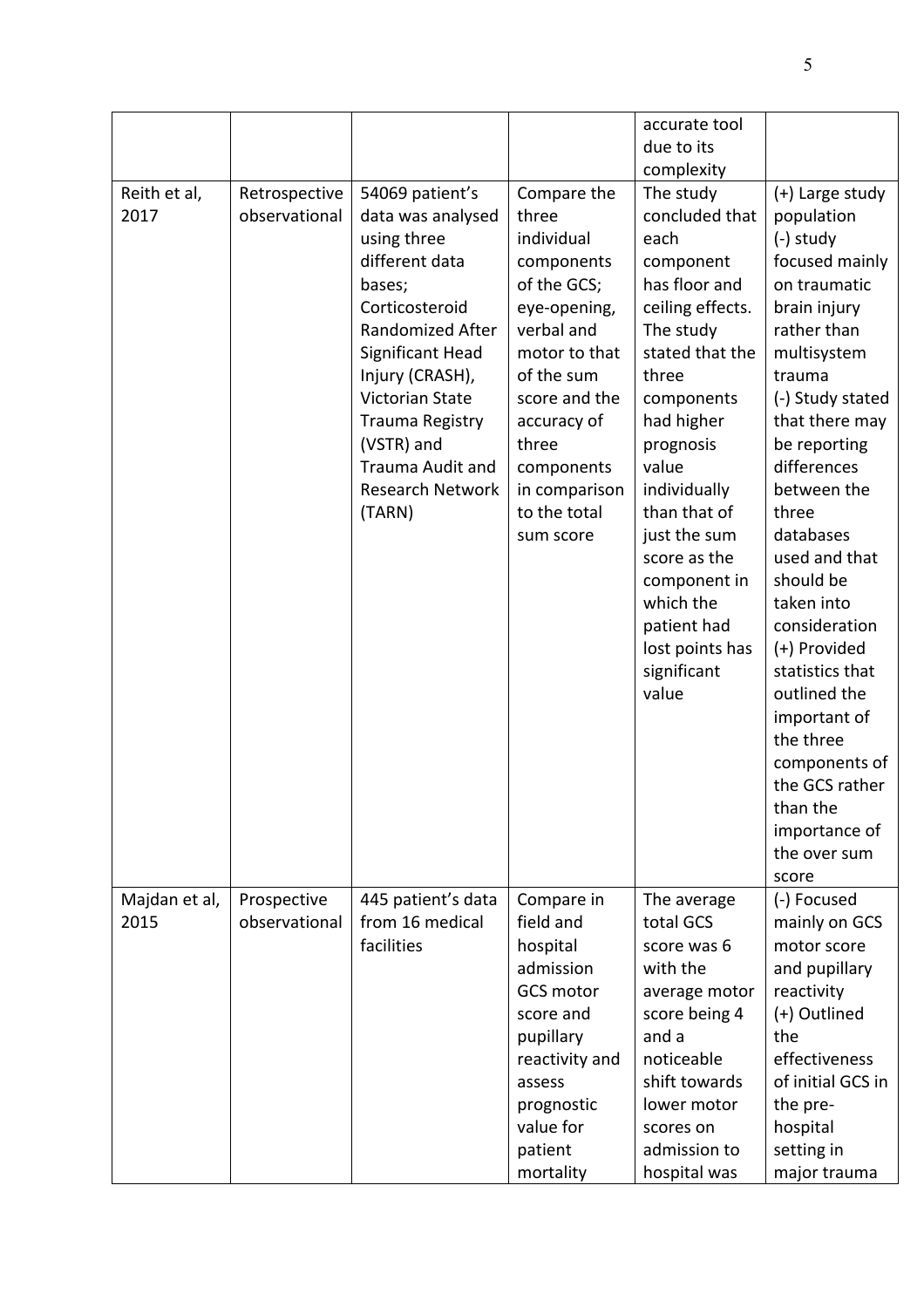|               |               |                |                | observed, this   | $(+)$ good study |
|---------------|---------------|----------------|----------------|------------------|------------------|
|               |               |                |                | was stated as    | sample size      |
|               |               |                |                | being due to     | (+) Outlined     |
|               |               |                |                | sedation.        | the              |
|               |               |                |                | Pupillary        | importance of    |
|               |               |                |                | reactivity       | reassessment     |
|               |               |                |                | remained         | of GCS to        |
|               |               |                |                | unchanged        | observe any      |
|               |               |                |                | from in field to | changes in       |
|               |               |                |                | hospital         | patient status   |
|               |               |                |                | admission in     |                  |
|               |               |                |                | 84% of           |                  |
|               |               |                |                | patients.        |                  |
| Yousefzadeh-  | Retrospective | 588 paediatric | Compare the    | The study        | (+) Good study   |
| chabok et al, |               | patients       | Glasgow        | determined       | size             |
| 2016          |               |                | coma scale     | the best cut     | (-) Little       |
|               |               |                | (GCS), Injury  | off points for   | information on   |
|               |               |                | severity score | the three        | exactly how      |
|               |               |                | (ISS) and      | scoring          | the data was     |
|               |               |                | Paediatric     | systems and      | collected        |
|               |               |                | trauma score   | compared the     | (+) Compared     |
|               |               |                | (PTS) for      | accuracy of      | three types of   |
|               |               |                | accuracy in    | each, resulting  | trauma scoring   |
|               |               |                | determining    | in findings of   | systems          |
|               |               |                | patient        | 92.3% for GCS,   | (+) Outlined     |
|               |               |                | survival       | 31% for PTS      | the              |
|               |               |                |                | and 62% for      | effectiveness    |
|               |               |                |                | ISS. The study   | of the use of    |
|               |               |                |                | concluded that   | GCS in pre-      |
|               |               |                |                | GCS had the      | hospital         |
|               |               |                |                | highest          | trauma for       |
|               |               |                |                | accuracy and     | determining      |
|               |               |                |                | predictive       | the criticality  |
|               |               |                |                | ability          | of the patient   |
|               |               |                |                |                  | and potential    |
|               |               |                |                |                  | outcome          |

CCP: critical care paramedic; ED: emergency department; EMT: emergency medical technician; GCS: Glasgow coma scale

## **Comments and considerations:**

While there is clear links between initial GCS scores in major trauma and patient outcomes, the GCS is designed to provide a quick neurological assessment of the patient and must be used in conjunction with other clinical findings to determine the overall condition of the patient. This research outlined that the GCS is a valuable assessment tool to be used in the pre-hospital environment to assist with determining the need for patient intubation and the need for the patient to be taken to a major trauma facility. The use of the GCS can also be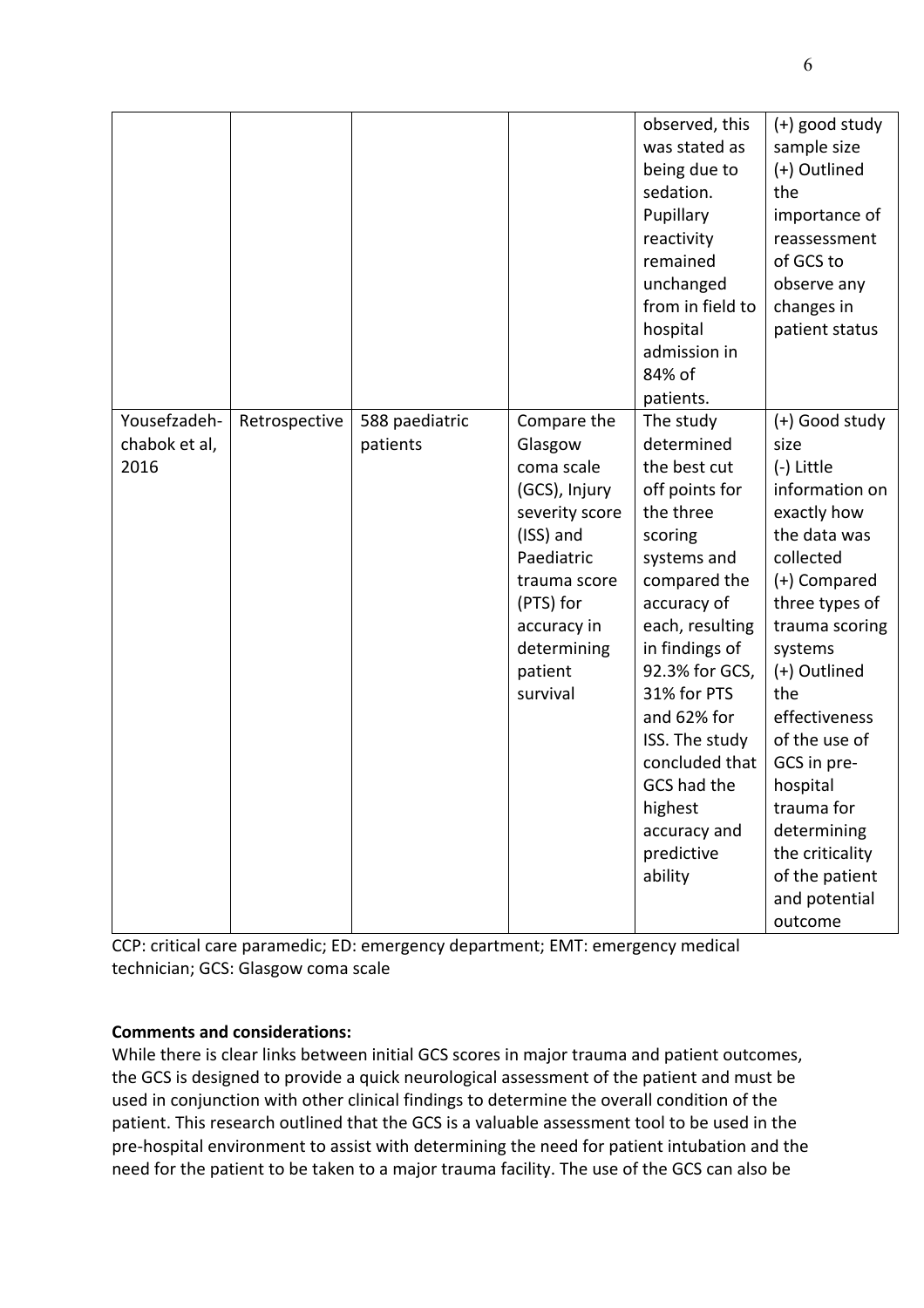an effective tool in triage assessment. The above articles mention that the medical provider skill scope and application of the GCS can have an impact on the accuracy of its use. The need for adequate training around the application of the GCS is of importance. The literature outlines that the GCS is most accurate when focus is on where in the three components the patient has scored and that there are a number of mortality-predicting factors when it comes to the trauma patient, such as, age, mechanism of injury, perfusion status and resuscitation requirements.

#### **Clinical Bottom Line:**

Based on the relevant articles above it is clear that the use of the Glasgow coma scale in major trauma does have significance and validity in predicting patient outcome. The above outlines the importance of the GCS and reiterates its success in major trauma outcome predictions.